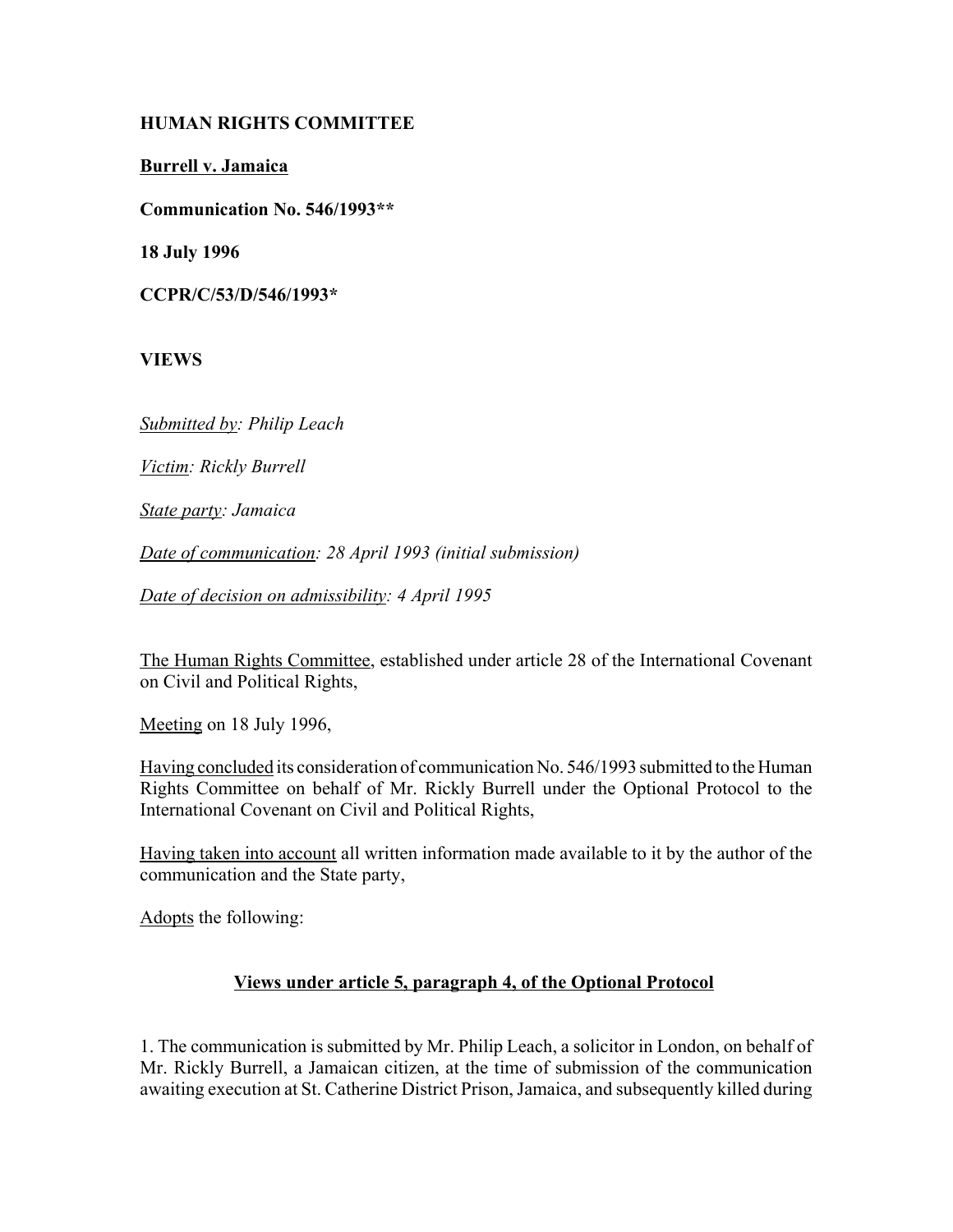a prison disturbance. Mr. Burrell is said to be a victim of violations by Jamaica of articles 6; 7; 9, paragraphs 2, 3 and 4; 10; 14, paragraphs 1, 3(b), (c), (d) and (e), and 5; and 17, paragraph 1, of the International Covenant on Civil and Political Rights.

### Facts as submitted

2.1 In the initial communication, dated 28 April 1993, counsel states that Mr. Burrell was accused of the murder on 11 July 1987 of one Wilbert Wilson. He was convicted and sentenced to death in the St. James Circuit Court on 26 July 1988. His application for leave to appeal was heard by the Jamaican Court of Appeal on 23 July 1990 and dismissed on 24 September 1990. The Judicial Committee of the Privy Council denied him special leave to appeal on 10 February 1993. With this, it is submitted, domestic remedies have been exhausted.

2.2 The case for the prosecution was that, on 11 July 1987, at about 11.30 p.m., Mr. Burrell and his two co-accused, after having robbed several people, entered Black Shop in the parish of St. James. Mr. Burrell carried two guns; he first fired at the shop assistant, one Rick Taylor, who was hit in his left thigh, and then at Wilbert Wilson, who died as a result of the gunshot. Mr. Burrell's co-accused, who were said to have been on the lookout at the time the shots were fired, were convicted of manslaughter.

2.3 The prosecution relied on the testimony of three eyewitnesses, who had known Mr. Burrell for some years and who identified each of the accused on separate identification parades held on 18 September 1987. Mr. Burrell's defence was based on an alibi. He testified that he was at home on the night of the murder.

2.4 It is stated that after the arrest, on the way to the police station, the truck in which Mr. Burrell and about 26 other men were transported stopped at the locus in quo, where they were seen by a number of people. Mr. Burrell was then taken to the police station and detained in a cell together with 14 other men. He states that he was detained for about two months without being charged. It is further stated that on the day the identification parade was due to take place, Mr. Burrell was released from his cell to have a meal. He talked to several persons, whom he assumed to be visitors. The identification parade was then postponed and held one week later. Counsel claims that the persons brought in to identify Mr. Burrell were the ones he had met the week before.

2.5 In a further submission, dated 14 February 1994, counsel informs the Committee that Mr. Burrell was killed in St. Catherine's Prison on 31 October 1993. Counsel requests the Committee to examine the circumstances of his death in respect of a possible violation of article 6, paragraph 1.

2.6 Counsel refers to a press release by Amnesty International, reporting that four death-row prisoners, among them Rickly Burrell, were killed during a disturbance in St. Catherine's Prison. Reports indicated that the prisoners were shot dead after they had tried to take prison guards hostage. However, prior to the incident, some prisoners had been receiving death threats from prison personnel because they had complained about maltreatment.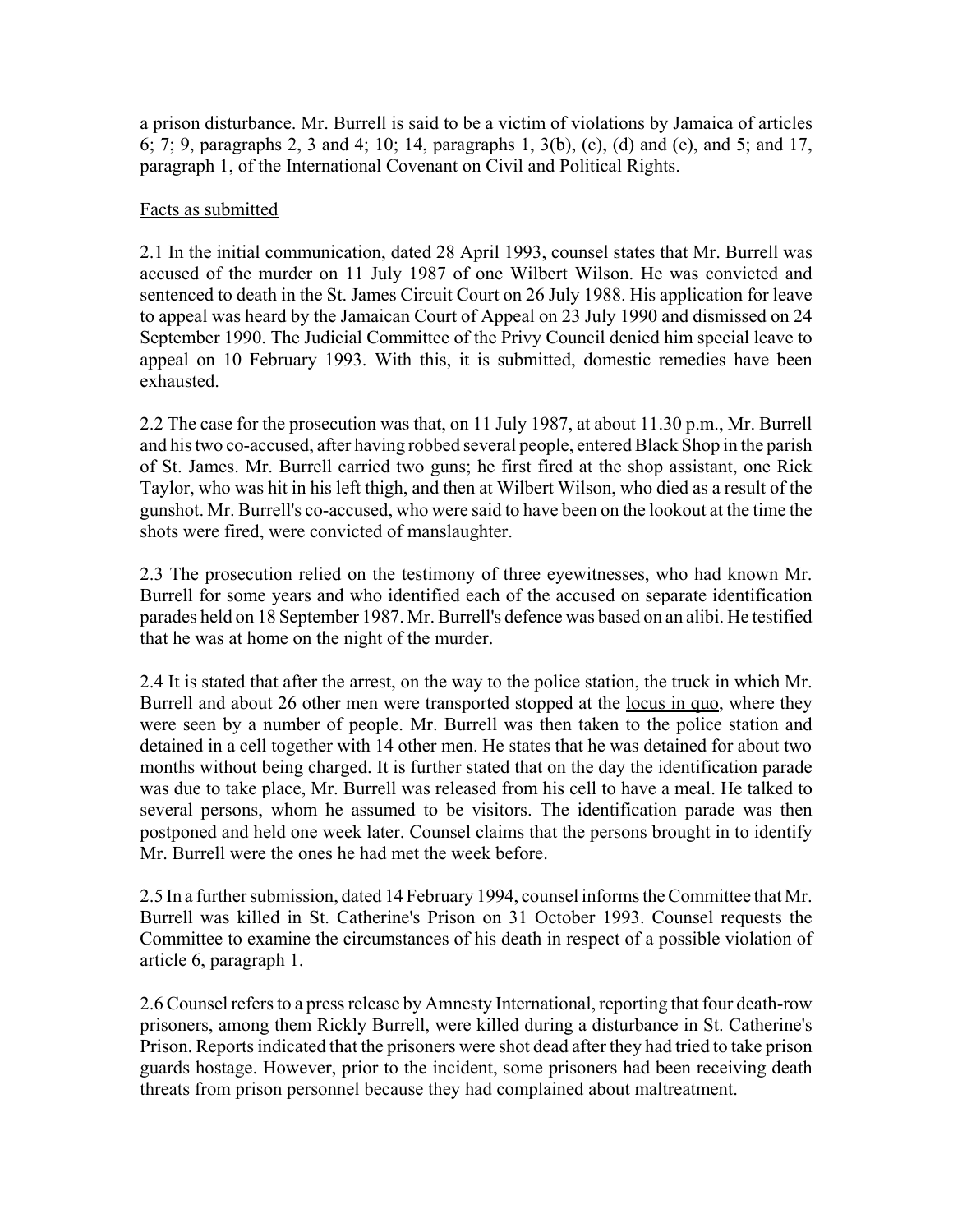2.7 Counsel states that, on 25 November 1993, he wrote to the Jamaican Parliamentary Ombudsman requesting confirmation of Mr. Burrell's death and calling for an official investigation. A copy of the letter was sent to the Superintendent in charge of St. Catherine's Prison and to the London solicitors of the Jamaican Government. No reply was received from either the Ombudsman or the Superintendent; the solicitors replied that they had no information about the incident.

2.8 On 5 January 1994, Amnesty International published a report about the incident following its investigation in Jamaica conducted in November 1993. Counsel includes the report as part of his submission. According to the report, the prisoners were killed on the first floor of Gibraltar Block, where death-row prisoners are held. The circumstances of the incident remain unclear, but prison authorities contend that two warders were taken hostage while they were serving the prisoners lunch at around 12.30 p.m. It is also contended that three warders were injured during the incident, and that the throat of one was cut with a knife, but none of the warders were hospitalized and the injuries appear to have been minor. Apart from the one knife, none of the prisoners was armed. Alarm apparently was quickly raised, backup warders appeared and the prisoners were shot. At least three other inmates were wounded and had to be hospitalized.

2.9 Eyewitnesses among the prisoners submit that the incident started on the ground floor, when an inmate was beaten by a warder during an argument, after which the prisoner ran upstairs. They further state that the four prisoners were shot in their cells when they no longer posed a threat to the warders. It is also contended that warders shot at other inmates through the bars of their cells and that some of them were beaten. It is stated that the injuries of the surviving inmates are consistent with these claims, and that one warder has testified that he interfered to save one prisoner from being severely beaten. It is further claimed that, because of the confined space, it is difficult to see how prisoners could have been shot without injuring the warders, if they were still being held hostage. It is further stated that at least three of the warders named by prisoners as having been involved in the shootings have been named repeatedly in other allegations involving threats or maltreatment of prisoners on death row.

2.10 It is submitted that warders are normally armed only with batons, but that there is an armoury just inside the gate-lodge of the prison. It remains unclear who authorized the use of arms on 31 October 1993, which was a Sunday when the Superintendent was not present. It is submitted that although prison officers receive training in the use of firearms, they do not receive training in physical self-defence or control-and-restraint techniques or in the use of different levels of force.

2.11 Counsel submits that, although the state pathologist had carried out autopsies and a police investigation took place, no report has been made available.

2.12 Counsel contends that many incidents of excessive violence by prison warders have occurred in the past years and that complaints are not adequately dealt with but that, on the contrary, prisoners who complain about maltreatment are subjected to threats by warders. If investigations are held, the results are not made public. It is further submitted that the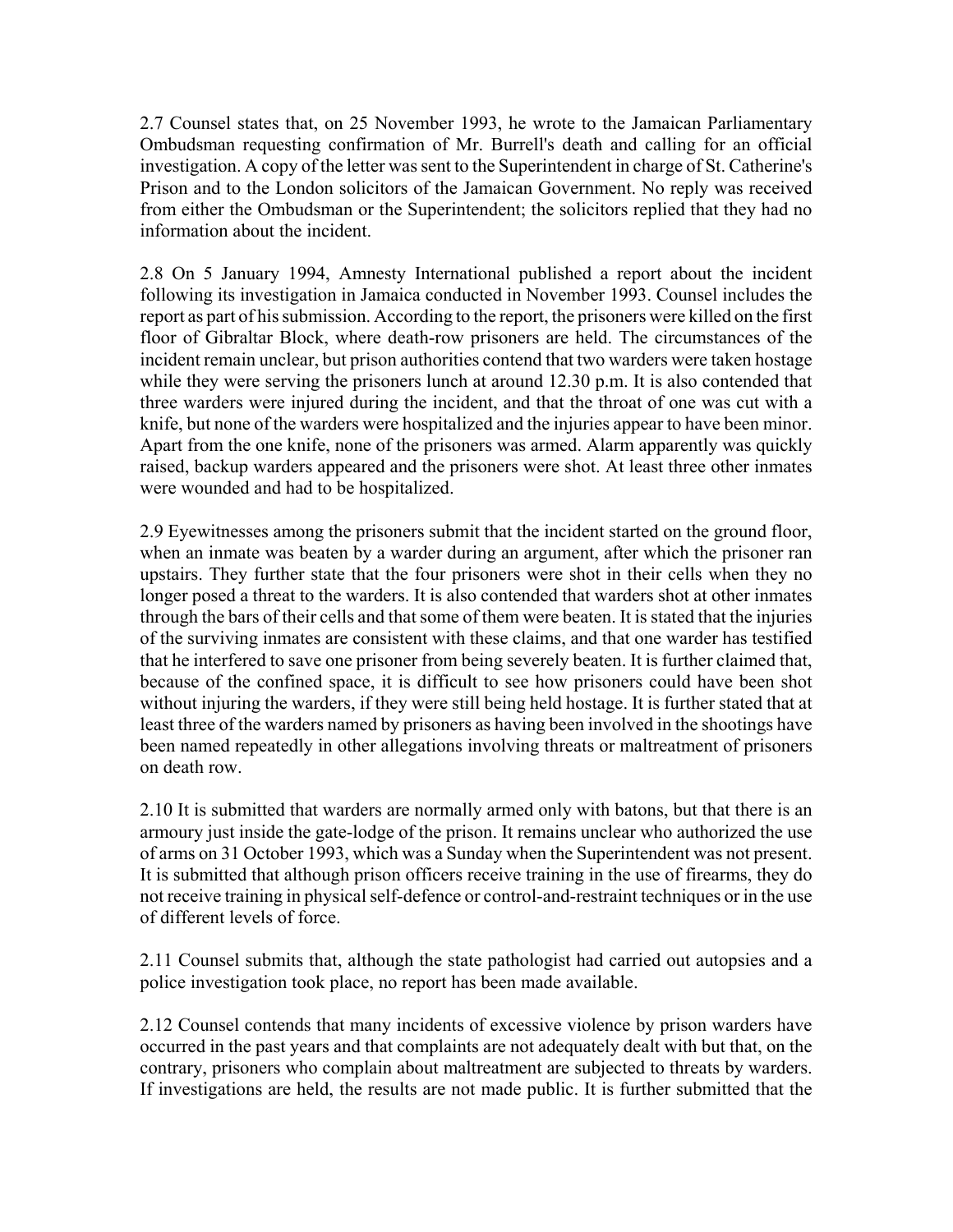Parliamentary Ombudsman, although constituting the main independent procedure for investigation of complaints from inmates, has no powers of enforcement and his recommendations are not binding. Counsel points out that the last annual report from the Ombudsman to Parliament dates from 1988.

2.13 Counsel submits that he has received a letter from an inmate explaining the circumstances under which Mr. Burrell was killed. According to the letter, Mr. Burrell had been threatened with death by a warder whose relative Mr. Burrell was convicted of having murdered and Mr. Burrell had consequently lodged a complaint with the Superintendent. The letter further states that the incident on 31 October 1993 was started by the same warder, and that that warder shot and killed Mr. Burrell, who was in his cell, "in cold blood". Counsel states that other letters from inmates also mention the same warder as being involved.

# **Complaint**

3.1 Counsel claims that Mr. Burrell's detention for over two months without being charged amounts to a violation of article 9, paragraphs 2, 3, and 4, of the Covenant.

3.2 It is contended that Mr. Burrell's legal-aid lawyer did not raise the irregularities in respect of Mr. Burrell's identification in the Court of Appeal. It is submitted that the lawyer never contacted Mr. Burrell despite numerous efforts on Mr. Burrell's part to get an appointment. Moreover, at the hearing before the Court of Appeal, the lawyer remarked that he could not support his client's application for leave to appeal. He conceded that the trial judge had adequately directed the jury on the issue of identification, and that in the light of the positive identification evidence of three eyewitnesses, he could advance no arguable ground of appeal in his client's favour. It is stated that, because of counsel's failure to adequately represent Mr. Burrell, relatives who could have supported his alibi were not called to the Court of Appeal to testify on his behalf. It is argued that the above amounts to a violation of article 14, paragraphs 1, 3(b), (c), (d) and (e) and 5, of the Covenant. It is further submitted that a delay of two years and two months between conviction and dismissal of appeal amounts to a violation of article 14, paragraph 3(c).

3.3 Counsel further claims that the frequent delays with correspondence sent from St. Catherine District Prison and with the receipt of letters at the prison, if they arrived at all, made it extremely difficult to obtain instructions from his client and to represent him adequately. The presumed interference with the mail by prison authorities is said to constitute a violation of article 17 of the Covenant.

3.4 Counsel claims that, because Mr. Burrell was threatened and ill-treated by warders at St. Catherine prison, the State party has violated articles 7 and 10 of the Covenant. It is further alleged that Mr. Burrell's death constitutes a violation of article 6, paragraph 1, of the Covenant. In this context, counsel refers to the Committee's prior jurisprudence  $<sup>1</sup>$  and</sup> submits that there is a prima facie case that Mr. Burrell was arbitrarily deprived of his life by the authorities of the State and that the law in Jamaica fails strictly to control and limit circumstances in which a person may be deprived of his life. It is submitted that in view of the evidence, the burden of proof now lies on the State to refute that article 6 has been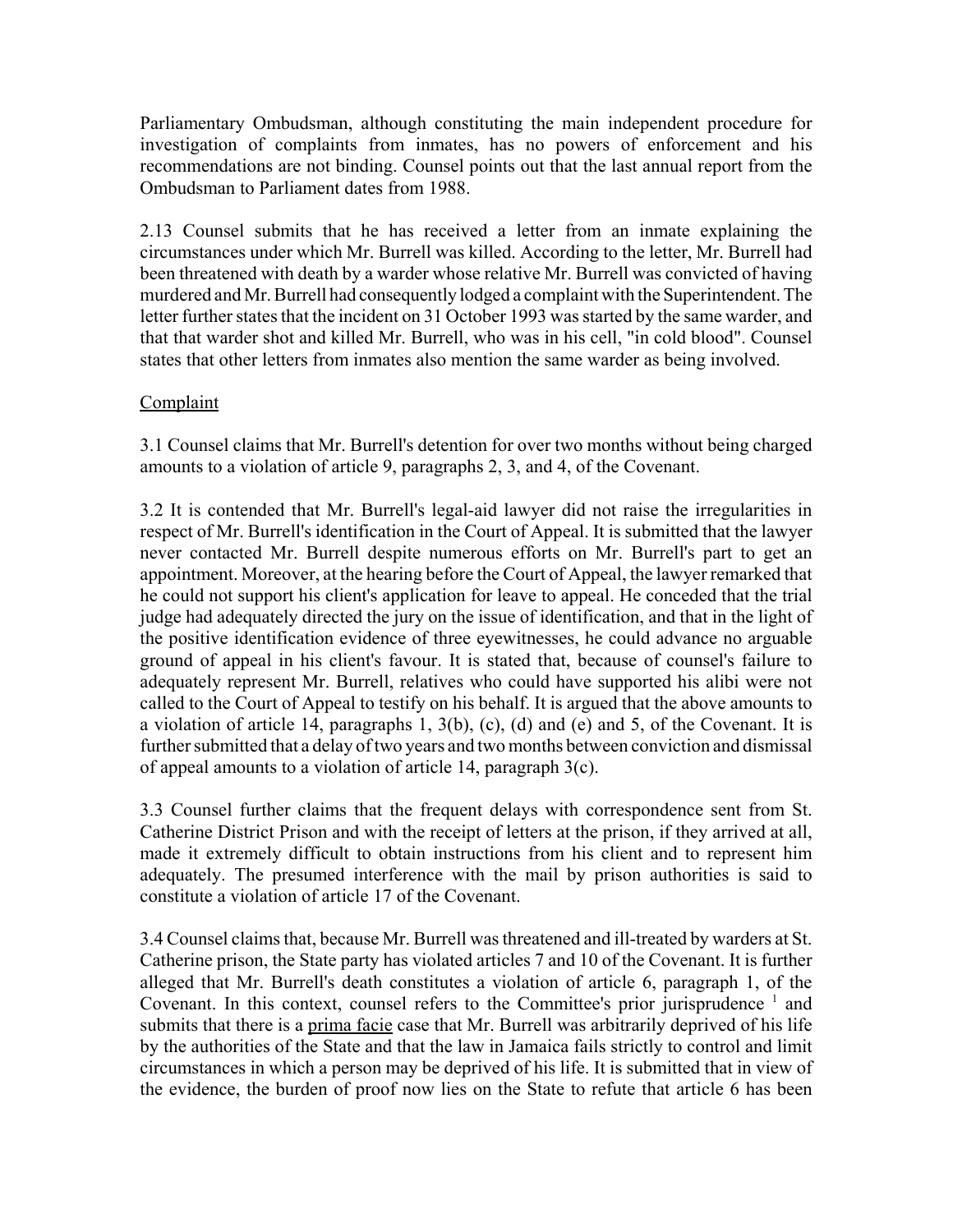breached. In this context, counsel submits that the State party has sole access to the most significant information, such as the autopsy reports.

3.5 It is also submitted that the warders who killed Mr. Burrell either had the intent to kill him or acted negligently or recklessly as to whether he would be killed; in this connection, it is argued that the shooting was not necessary in the particular circumstances and not proportional to the requirements of law enforcement. Counsel claims that no warnings were given to Mr. Burrell or to the three other inmates who were shot.

3.6 It is argued that the State party failed to take adequate measures to protect Mr. Burrell's life while he was held in custody. In this context, reference is made to a series of previously reported abuse and killings with regard to which no proper investigations were conducted by the State party, to the lack of training received by warders in restraint techniques and the use of different levels of force, and to the ready access warders have to weapons. Counsel also refers to international norms with regard to the use of force.<sup>2</sup>

3.7 Counsel submits that the State party is under a duty to make a full and thorough inquiry into the allegations and to bring to justice any person found to be responsible for Mr. Burrell's death and to pay compensation to Mr. Burrell's family.

3.8 It is stated that the same matter has not been submitted to another procedure of international investigation or settlement.

#### State party's observations on admissibility and counsel's comments

4.1 By submission of 22 July 1994, the State party provides a copy of a report, dated 15 May 1994, from Senior Inspector B.R. Newman about the circumstances of Mr. Burrell's death. The report states that Mr. Burrell occupied cell No. 10 at Gibraltar 1 in St. Catherine Prison. Gibraltar Block is a two-storey-high building divided into four sections, each section containing about 26 cells without any functioning sanitary facilities. Each section is supervised by a different team of warders. Sanitary facilities are found in the yard. Inmates are unlocked, five at a time, to slop and to exercise and also for meals.

4.2 The report states that on 31 October 1993 the serving of lunch was at its final stage by about 12.30 p.m. Some inmates, including Mr. Burrell, were still in the passage of Gibraltar 1 and the four warders on duty were engaged in locking them in their cells. Unknown to them, an altercation between two inmates from Gibraltar 2 and the members of a patrol party had occurred in the yard. These inmates suddenly rushed from outside into the passage and overpowered the warders. The report states that other inmates, including Mr. Burrell, joined them in relieving the warders of their batons and their keys, and in opening some of the cells. The warders were dragged into cells 9 and 10, where they were assaulted. Other warders quickly appeared on the scene and ordered the inmates to release their hostages. The inmates reportedly refused, whereupon shots were fired. The injured warders and inmates were taken to Spanish Town Hospital, where Mr. Burrell and three other inmates were pronounced dead.

4.3 The State party states that the post-mortem report shows that Mr. Burrell died as a result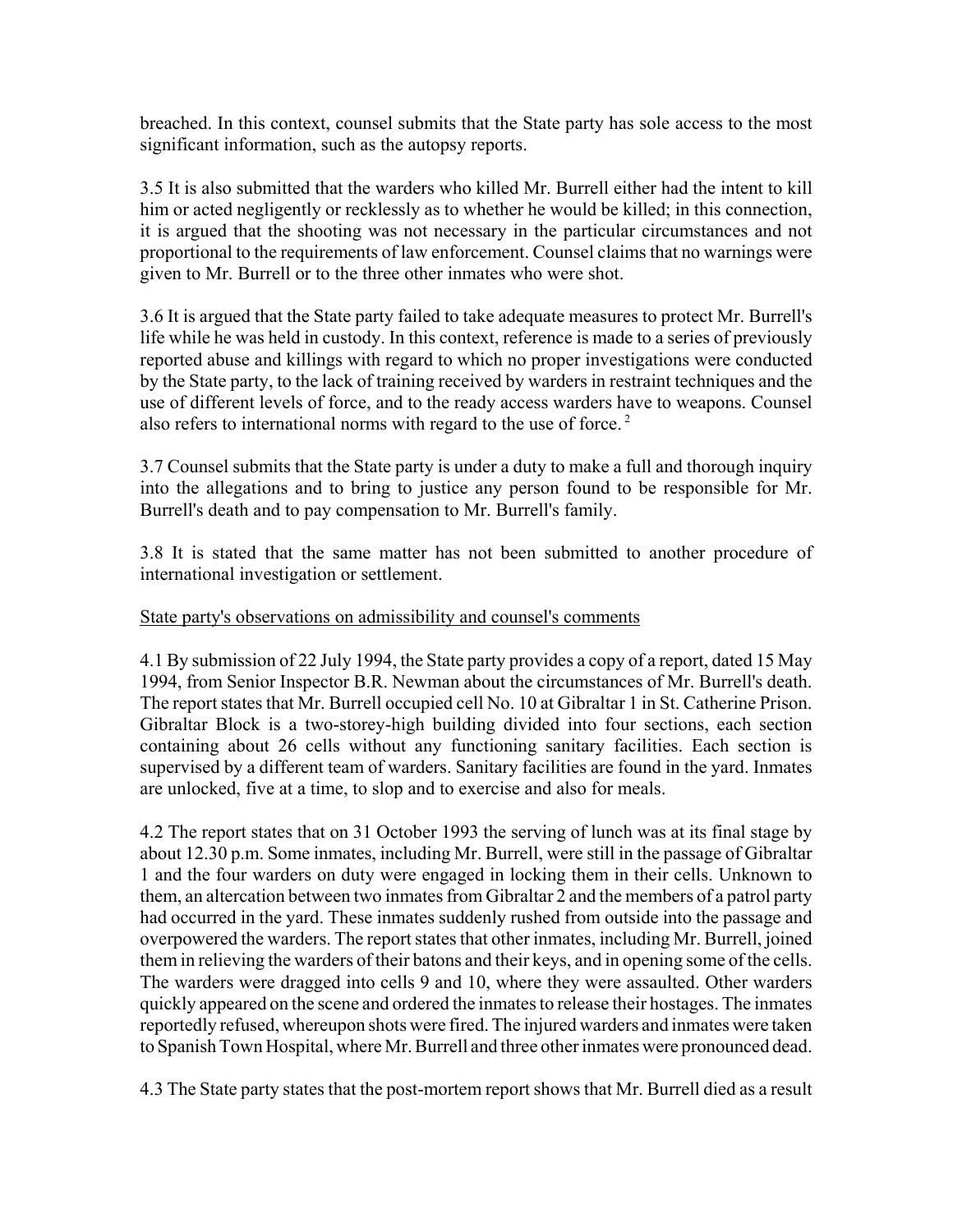of shotgun and blunt force injuries. It is also stated that according to eyewitnesses, the shooting continued after the warders were rescued.

4.4 The State party submits that it is evident that the death of Rickly Burrell was the sequel to altercations between two death-row prisoners from Gibraltar 2 and certain warders of the patrol party. The State party states that it appears that Mr. Burrell was not aware of this incident, which seems to have ignited hostile reactions in the inmates, who then turned against the four warders in Gibraltar 1. The State party submits that the warders were in serious danger, since one of the prisoners tried to cut a warder's throat and others tried to hang a warder by a towel. The State party submits that the other warders, apparently after having ordered the inmates to release their colleagues, panicked upon realizing that their colleagues were in danger of losing their lives and opened fire. The State party submits that the use of necessary force may have been justified under section 15 (3) of the Corrections Act (1985), which reads: "Every correctional officer may use force against any inmate using violence to any person, if such officer has reasonable grounds to believe that such a person is in danger of life or limb, or that other grievous bodily hurt is likely to be caused by him." In this context, the State party submits that, although none of the warders was hospitalized, two of them were rendered unfit for work for two months, as a result of the injuries received. One of them is said to have a long scar at his throat, where an inmate cut him. The State party concludes: "Like Burrell, none of these four warders was involved in the commencement of the altercation, but became victims. For Burrell, it was fatal."

5.1 In his comments on the State party's submission, counsel points out that the State party has failed to indicate what role Mr. Burrell played in the incident which led to his death. In this context, counsel notes that only one of the three warders refers to Mr. Burrell in his statement, saying that he was among the inmates who pushed him into the cell. In Inspector Newman's report it is stated that Mr. Burrell joined in with the others who were trying to overpower the warders. No further reference to Mr. Burrell's conduct is made. Counsel further notes that the Inspector's report was drawn up more than six months after the incident, and that the only disclosed sources of information are statements by three of the four warders who were kept in the cell by the inmates, although it seems that other sources were also used. In particular, counsel asserts that no statement has been submitted from the fourth warder involved in the incident and from the Staff Warder who was in charge on 31 October 1993. Nor have statements been taken from any of the warders who came to their colleagues' rescue.

5.2 As to the cause of Mr. Burrell's death, counsel notes that the pathologist's report, of which the State party has provided no copy, states that he died of shotgun and blunt force injuries, but that the State party has given no details as to how Mr. Burrell was killed. Counsel notes that the Inspector's report states that warders panicked and opened fire; he argues that if Mr. Burrell's death resulted from this, it would constitute a violation of article 6 of the Covenant. Furthermore, counsel submits that if the State party contends that Mr. Burrell was shot to prevent further injuries to the warders in the cell, the pathologist's evidence would suggest that he was beaten to death after there was no longer any danger, in flagrant breach of article 6 of the Covenant.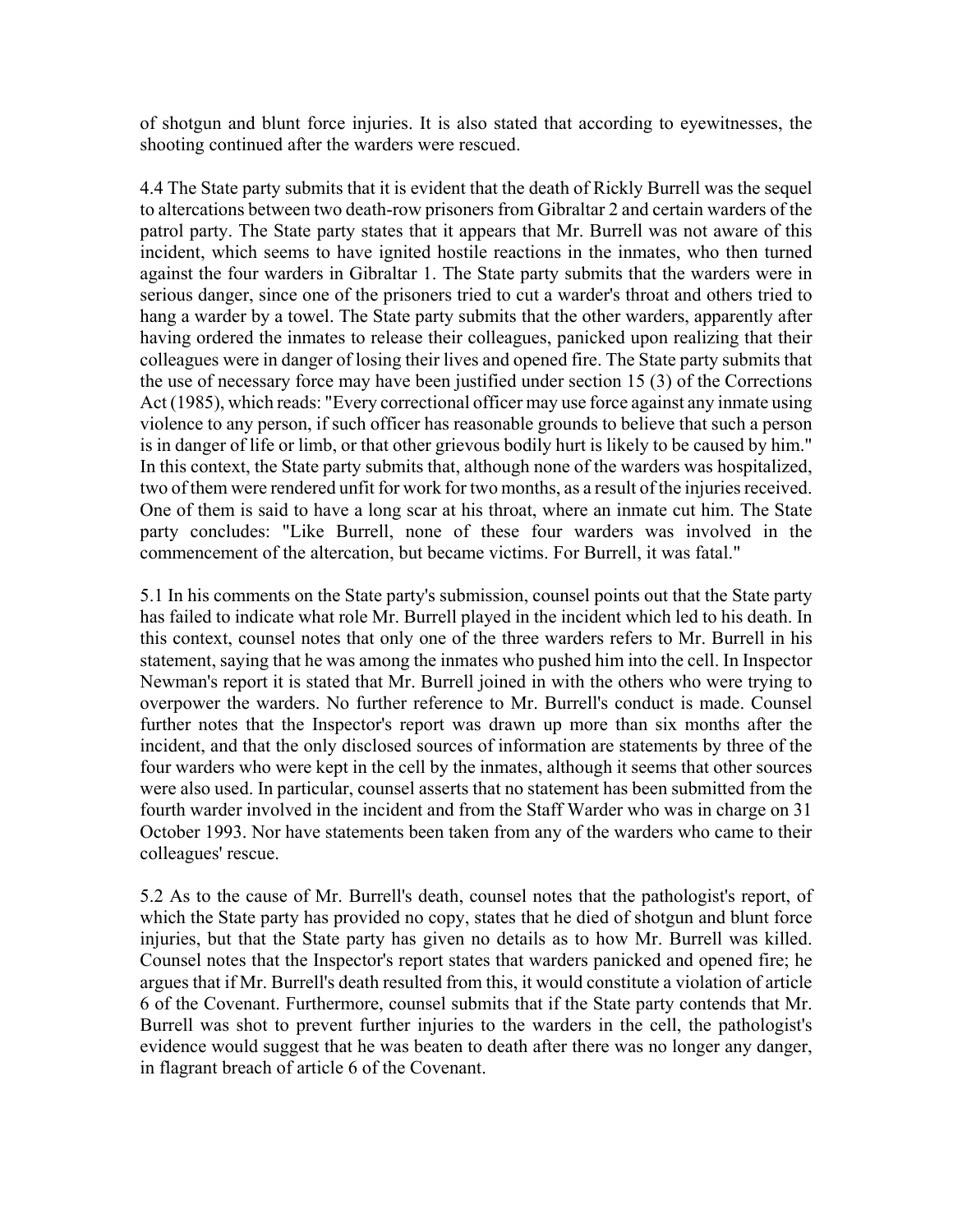5.3 Counsel further submits that there is evidence which indicates that Mr. Burrell was not shot to prevent injury to the warders in the cell, but that he was shot after there was no more threat. In this context, counsel refers to statements from inmates and to press articles. He claims that relatives of some of the prisoners killed saw that the shot wounds were at the back of the body, and that the body showed signs of heavy beating. Inmates who survived further allege that they were brutally assaulted by the warders and shot at after the four warders were released. It is also alleged that the supervisor told the investigating police that he had not been consulted about the use of guns and that the warders had taken the guns without his permission. Finally, counsel also refers to the report of Amnesty International, in which it was stated that it was difficult to see how the inmates could have been shot dead in such a confined space without warders also being injured if they were still being held at that time.

5.4 Counsel also submits that the regulations for the use of force would have required the use of non-lethal force.

5.5 Counsel further notes that the Inspector's report suggests that the warders did not obtain the consent of the senior officer before fetching firearms. Counsel refers to article 2 of the Principles on the Effective Prevention and Investigation of Extra-legal, Arbitrary and Summary Executions which requires a clear chain of command over all officials authorized by law to use force and firearms. Counsel argues that the incident of 31 October 1993 and previous incidents at St. Catherine's District Prison show that there was no such clear chain of command or that it was utterly ineffective. In this context, counsel also argues that if the warders had received proper training in control and restraint techniques, they might not have panicked and shot Mr. Burrell and three other inmates.

5.6 Counsel argues that the State party's investigation falls short of its obligations under the Covenant. In this context, he notes that he has never received a reply from the Parliamentary Ombudsman, that the report of the Forensic Pathologist has not been submitted to the Committee and that the State party does not refer to the coroner's inquest, although section 79 of the Corrections Act (1985) requires that a coroner's inquest be held on the death of any inmate in a correctional institution. Counsel refers to the Committee's jurisprudence in the Uruguayan cases<sup>3</sup> and argues that the State party is under the obligation to make a full and thorough inquiry.

5.7 Finally, counsel refers to a letter, dated 16 June 1994, from the Jamaican Ministry of National Security and Justice to Amnesty International, in which the Ministry states that the Inspectorate's report on the incident of October 1993 has been referred to the Director of Public Prosecutions for a ruling on the question of criminal responsibility and that it is not considered necessary to set up an independent commission of inquiry. In this connection, counsel notes with concern that the Director of Public Prosecutions has not yet made a decision in relation to a report concerning disturbances in 1991.

#### The Committee's decision on admissibility

6.1 At its 53rd session, the Committee considered the admissibility of the communication.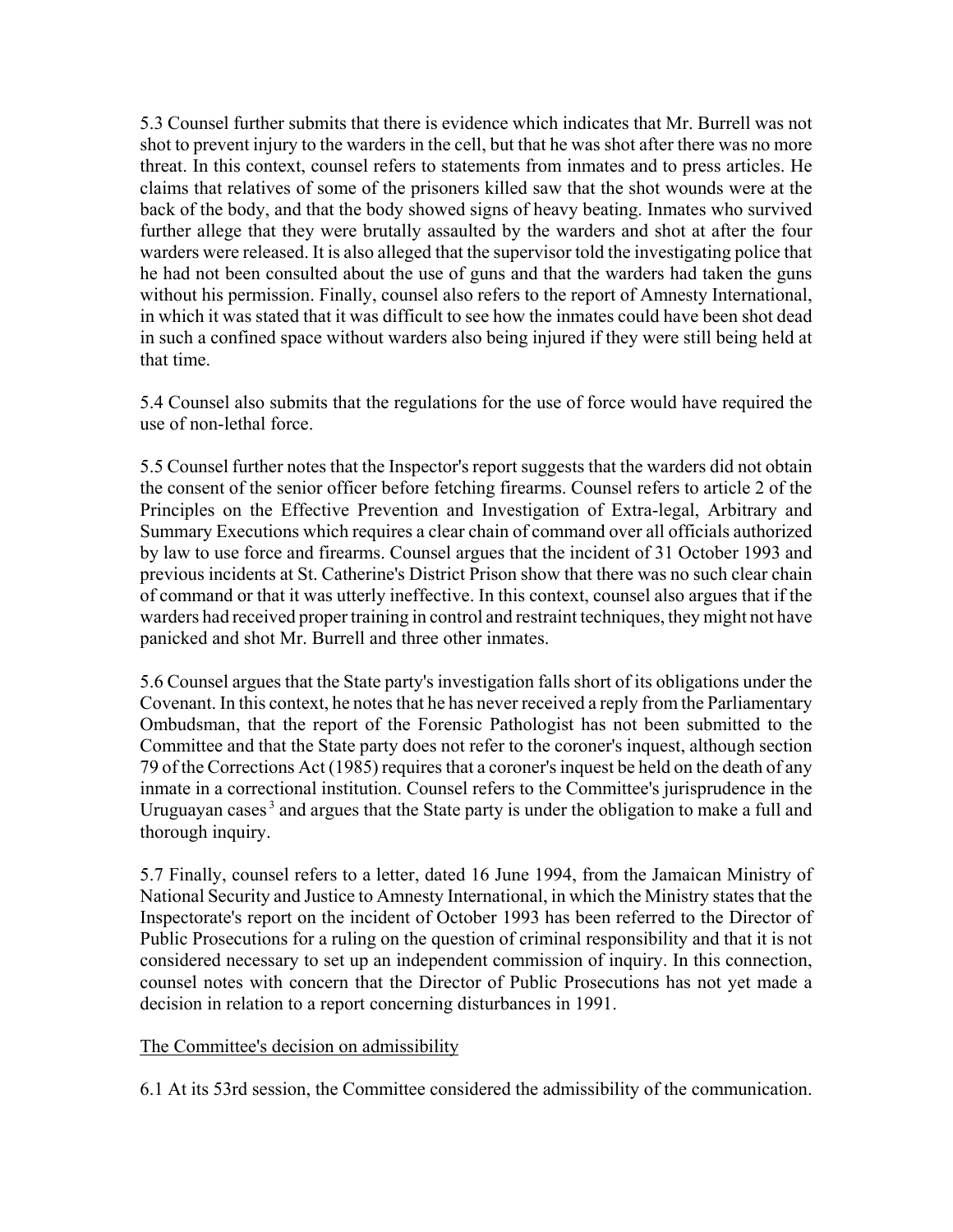6.2 The Committee noted that the State party in its observations had addressed the events leading to Mr. Burrell's death, but that it had not addressed the complaints under articles 9, 14 and 17 of the Covenant, nor raised any objections to the admissibility of the communication. Nevertheless, the Committee had to ascertain whether all the admissibility criteria laid down in the Optional Protocol had been met.

6.3 The Committee noted that counsel had continued to represent Mr. Burrell after his death, and that he had indicated that he had been instructed to do so by the Jamaica Council for Human Rights, which had been in contact with Mr. Burrell's family. In the circumstances, the Committee considered that counsel had sufficiently justified his authority to submit and maintain the communication.

6.4 The Committee noted that counsel had claimed that Mr. Burrell was held in detention for two months before being charged, but that he had failed to provide any information in corroboration. The Committee considered therefore that he had failed to substantiate, for purposes of admissibility, his claim that article 9 of the Covenant had been violated in Mr. Burrell's case. This part of the communication was thus inadmissible under article 2 of the Optional Protocol.

6.5 With regard to the claim that the interference with the mail in St. Catherine District Prison violated Mr. Burrell's rights under article 17 of the Covenant, the Committee considered that counsel had failed to show what steps were taken to bring this complaint to the attention of the authorities in Jamaica. In this respect, the communication did not fulfil the requirement of exhaustion of domestic remedies set out in article 5, paragraph 2(b), of the Optional Protocol.

6.6 With regard to the claim concerning Mr. Burrell's appeal, the Committee considered that whether, in the particular circumstances of the case, the delay of two years between conviction and the dismissal of the appeal by the Jamaican Court of Appeal constituted undue delay, in violation of article 14, paragraph 3(c), juncto paragraph 5, of the Covenant, was a question which should be examined on the merits.

6.7 With regard to the claim that Mr. Burrell's representation on appeal was inadequate, the Committee considered that this might raise issues under article 14, in particular paragraphs 3(b) and 5, of the Covenant, which should be examined on the merits.

6.8 The Committee then turned to the issue of the circumstances of Mr. Burrell's death, raised by counsel after his initial communication. It notes that the State party had forwarded its observations with regard to Mr. Burrell's death and that it had not raised any objections to admissibility of this part of the communication. In particular, the State party had not indicated domestic remedies that Mr. Burrell's family would still be required to exhaust. In the circumstances, the Committee considered that it was not precluded by article 5, paragraph 2(b), of the Optional Protocol from examining whether the circumstances of Mr. Burrell's death might raise issues under articles 6, 7 and 10 of the Covenant.

7. Accordingly, the Human Rights Committee decided that the communication was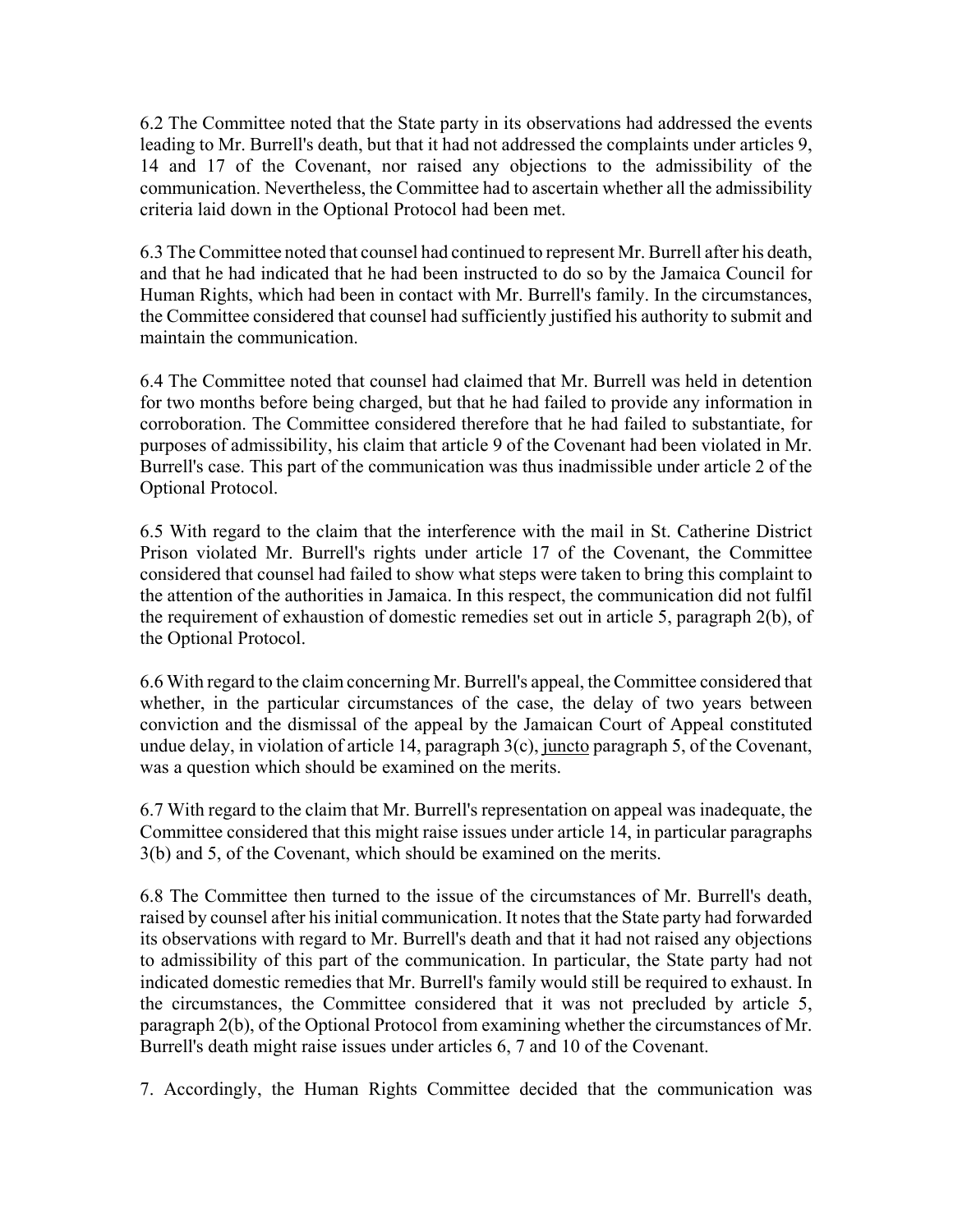admissible in so far as it might raise issues under articles 6, paragraph 1; 7; 10, paragraph 1; and 14, paragraphs 3(b), (c), and 5, of the Covenant.

### Further submissions from counsel

8.1 By letter of 5 July 1995, counsel informs the Committee that the Office of the Parliamentary Ombudsman in Jamaica has informed him that the Director of Public Prosecution has ruled that the Coroner of the parish of St. Catherine held an inquest into Mr. Burrell's death.

8.2 By letter of 6 October 1995, counsel informs the Committee that he has been notified that the Coroner's inquest will commence on 6 November 1995.

#### Issues and proceedings before the Committee

9.1 The Committee has considered the communication in the light of all the information provided by the parties. It notes with concern that, following the transmittal of the Committee's decision on admissibility, no further information has been received from the State party clarifying the matter raised by the present communication. The Committee recalls that it is implicit in article 4, paragraph 2, of the Optional Protocol, that a State party examine in good faith all the allegations brought against it, and that it provide the Committee with all the information at its disposal. In the light of the failure of the State party to cooperate with the Committee on the matter before it, due weight must be given to the allegations submitted on behalf of Mr. Burrell, to the extent that they have been substantiated.

9.2 As regards the claim that the period of two years between Mr. Burrell's conviction and the appeal hearing constituted undue delay, the Committee considers that the information before it does not allow it, in the present case, to make a finding whether or not the delay was in violation of article 14, paragraph 3(c) juncto paragraph 5, of the Covenant.

9.3 As regards the claim that Mr. Burrell's representation on appeal was inadequate, the Committee notes that it appears from the judgment of the Court of Appeal that Mr. Burrell's legal aid counsel for the appeal (who had not represented him at the trial) conceded at the hearing that there was no merit in the appeal. The Committee recalls its jurisprudence that under article 14, the Court should ensure that the conduct of a case by the lawyer is not incompatible with the interests of justice. While it is not for the Committee to question counsel's professional judgment, the Committee considers that in a capital case, when counsel for the accused concedes that there is no merit in the appeal, the Court should ascertain whether counsel has consulted with the accused and informed him accordingly. If not, the Court must ensure that the accused is so informed and given an opportunity to engage other counsel. The Committee is of the opinion that in the instant case, Mr. Burrell should have been informed that his legal aid counsel was not going to argue any grounds in support of the appeal so that he could have considered any remaining options open to him. In the circumstances, the Committee finds that Mr. Burrell was not effectively represented on appeal, in violation of article 14, paragraph 3(b) juncto 5.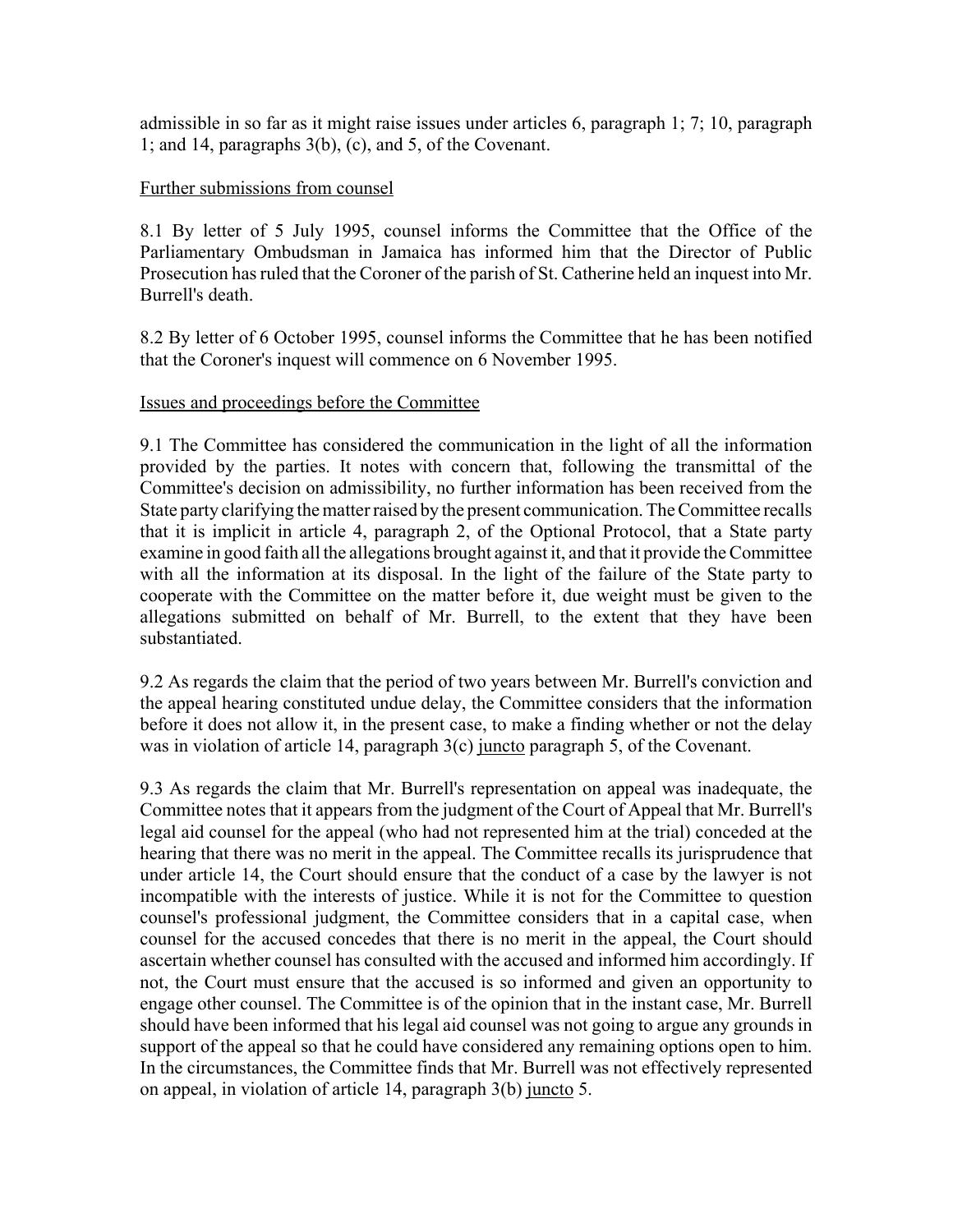9.4 The Committee is of the opinion that the imposition of a sentence of death upon conclusion of a trial in which the provisions of the Covenant have not been respected constitutes, when no further appeal against the sentence is possible, a violation of article 6 of the Covenant. As the Committee noted in its General Comment 6(16), the provision that a sentence of death may be imposed only in accordance with the law and not contrary to the provisions of the Covenant implies that "the procedural guarantees therein prescribed must be observed, including the right to a fair hearing by an independent tribunal, the presumption of innocence, the minimum guarantees for the defence, and the right to review of conviction and sentence by a higher tribunal.<sup>4</sup> In the present case, since the final sentence of death was passed without effective representation for Mr. Burrell on appeal, there has consequently also been a violation of article 6 of the Covenant.

9.5 The Committee has carefully examined all information forwarded by both counsel and the State party in relation to Mr. Burrell's death following the hostage taking of some warders at St. Catherine prison's death row section, on 31 October 1993. It regrets that the State party has not made available the autopsy report nor the results of the Coroner's inquest in the case. The Committee notes that counsel has alleged, on the basis of letters received from other inmates in St. Catherine Prison, that Mr. Burrell was shot after the warders were already released, and thus the need for force no longer existed. The Committee notes that the State party itself has acknowledged that Mr. Burrell's death was the unfortunate result of confusion on the side of the warders, who panicked when seeing some of their colleagues being threatened by the inmates, and that the report submitted by the State party acknowledges that the shooting continued after the warders were rescued. In the circumstances, the Committee concludes that the State party has failed in taking effective measures to protect Mr. Burrell's life, in violation of article 6, paragraph 1, of the Covenant.

10. The Human Rights Committee, acting under article 5, paragraph 4, of the Optional Protocol to the International Covenant on Civil and Political Rights, is of the view that the facts before it disclose (a) a violation of article 14, paragraph 3(b) juncto 5, and consequently of article 6, paragraph 2, and (b) of article 6, paragraph 1, of the International Covenant on Civil and Political Rights.

11. Under article 2, paragraph 3(a), of the Covenant, the State party is under an obligation to provide an effective remedy for the violations of which Mr. Burrell became the victim. The Committee is of the opinion that in the circumstances of the case, this entails the payment of compensation to the family of Mr. Burrell. The State party is under an obligation to ensure that similar violations do not occur in the future.

12. Bearing in mind that, by becoming a State party to the Optional Protocol, the State party has recognized the competence of the Committee to determine whether there has been a violation of the Covenant or not and that, pursuant to article 2 of the Covenant, the State party has undertaken to ensure to all individuals within its territory and subject to its jurisdiction the rights recognized in the Covenant and to provide an effective and enforceable remedy in case a violation has been established, the Committee wishes to receive from the State party, within ninety days, information about the measures taken to give effect to the Committee's Views.